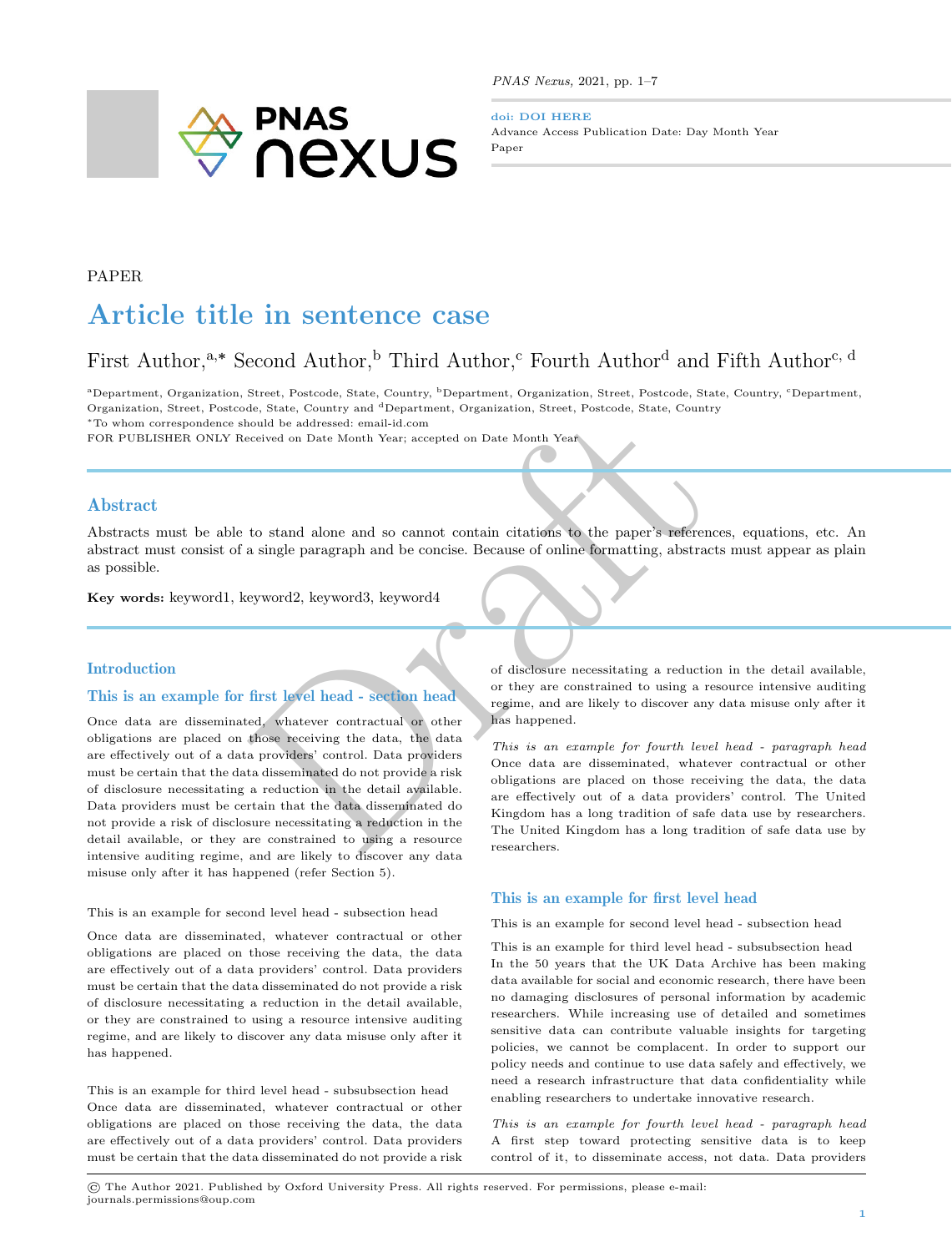internationally are increasing, moving toward systems in which researchers remotely accessed.

#### Equations

Equations in LATEX can either be inline or on-a-line by itself. For inline equations use the \$...\$ commands. Eg: The equation  $H\psi = E\psi$  is written via the command \$H \psi = E \psi\$.

For on-a-line by itself equations (with auto generated equation numbers) one can use the equation or eqnarray environments:

$$
\|\tilde{X}(k)\|^2 \le \frac{\sum_{i=1}^p \left\|\tilde{Y}_i(k)\right\|^2 + \sum_{j=1}^q \left\|\tilde{Z}_j(k)\right\|^2}{p+q}.
$$
 (1)

where,

$$
D_{\mu} = \partial_{\mu} - ig \frac{\lambda^a}{2} A_{\mu}^a
$$
  
\n
$$
F_{\mu\nu}^a = \partial_{\mu} A_{\nu}^a - \partial_{\nu} A_{\mu}^a + gf^{abc} A_{\mu}^b A_{\nu}^a
$$
 (2)

Notice the use of \nonumber in the align environment at the end of each line, except the last, so as not to produce equation numbers on lines where no equation numbers are required. The \label{} command should only be used at the last line of an align environment where \nonumber is not used.

$$
Y_{\infty} = \left(\frac{m}{\text{GeV}}\right)^{-3} \left[1 + \frac{3\ln(m/\text{GeV})}{15} + \frac{\ln(c_2/5)}{15}\right] \tag{3}
$$

The class file also supports the use of \mathbb{}, \mathscr{} and \mathcal{} commands. As such \mathbb{R}, \mathscr{R} and  $\mathcal{R}$  produces  $\mathbb{R}, \mathcal{R}$  and  $\mathcal{R}$  respectively.

#### <span id="page-1-0"></span>Tables

Tables can be inserted via the normal table and tabular environment. To put footnotes inside tables one has to 12pt use the additional "tablenotes" environment enclosing the tabular environment. The footnote appears just below the table itself (refer Tables [1](#page-1-1) and [2\)](#page-2-0).

\begin{table}[t] \begin{center} \begin{minipage}{<width>} \caption{<table-caption>\label{<table-label>}}% \begin{tabular}{@{}llll@{}} \toprule column 1 & column 2 & column 3 & column  $4\$ \midrule row 1 & data 1 & data 2  $\&$  data 3 \\ row 2 & data 4 & data 5\$^{1}\$ & data 6 \\ row 3 & data 7 & data 8 & data  $9$ \$^{2}\$\\ \botrule \end{tabular} \begin{tablenotes}% \item Source: Example for source. \item[\$^{1}\$] Example for a 1st table footnote. \item[\$^{2}\$] Example for a 2nd table footnote. \end{tablenotes} \end{minipage} \end{center} \end{table}

<span id="page-1-1"></span>

| Table 1. Caption text |  |  |
|-----------------------|--|--|
|-----------------------|--|--|

| column 1 | column 2 | column 3    | column 4    |
|----------|----------|-------------|-------------|
| row 1    | data 1   | data 2      | data 3      |
| $row\ 2$ | data 4   | $data\ 5^1$ | data 6      |
| row 3    | data 7   | data 8      | $data\ 9^2$ |
|          |          |             |             |

Source: This is an example of table footnote this is an example of table footnote this is an example of table footnote this is an example of table footnote this is an example of table footnote

<sup>1</sup>Example for a first table footnote.

<span id="page-1-2"></span> ${}^{2}$ Example for a second table footnote.

Fig. 1. This is a widefig. This is an example of long caption this is an example of long caption this is an example of long caption this is an example of long caption

Lengthy tables which doesn't fit in textwidth should be set as rotated table. For this, we need to use \begin{sidewaystable}... \end{sidewaystable} instead of \begin{table}... \end{table} environment.

## Figures

 $\label{eq:2.1} \begin{tabular}{|c|c|c|c|c|} \hline \mathcal{G}&\mathcal{A}^n_\mu + gf^{abc}A^b_\mu A^a_\nu & & & & & & \\ \hline \mathcal{G}&\mathcal{A}^n_\mu + gf^{abc}A^b_\mu A^a_\nu & & & & & \\ \hline \mathcal{G}&\mathcal{G}&\mathcal{G}&\mathcal{G}&\mathcal{G}&\mathcal{G}&\mathcal{G}&\mathcal{G}&\mathcal{G}&\mathcal{G}&\mathcal{G}&\mathcal{G}&\mathcal{G}&\mathcal{G}&\mathcal{G}&\mathcal{G}&\mathcal{G}&\mathcal{G}&\$ As per the LAT<sub>EX</sub> standards one has to use eps images for latex compilation and pdf/jpg/png images for pdflatex compilation. This is one of the major difference between latex and pdflatex . The images should be single page documents. The command for inserting images for latex and pdflatex can be generalized. The package used to insert images in latex/pdflatex is the graphicx package. Figures can be inserted via the normal figure environment as shown in the below example:

#### \begin{figure}[t]

```
\centering\includegraphics{<eps-file>}
\caption{<figure-caption>}
\label{<figure-label>}
```
\end{figure}

Test text here.

For sample purpose, we have included the width of images in the optional argument of \includegraphics tag. Please ignore this. Lengthy figures which doesn't fit in textwidth should be set as rotated mode. For rotated figures, we need to use \begin{sidewaysfigure} ... \end{sidewaysfigure} instead of \begin{figure} ... \end{figure} environment.

#### Algorithms, program codes and listings

Packages algorithm , algorithmicx and algpseudocode are used for setting algorithms in latex. For this, one has to use the below format:

\begin{algorithm} \caption{<alg-caption>}\label{<alg-label>} \begin{algorithmic}[1] . . . \end{algorithmic}

\end{algorithm}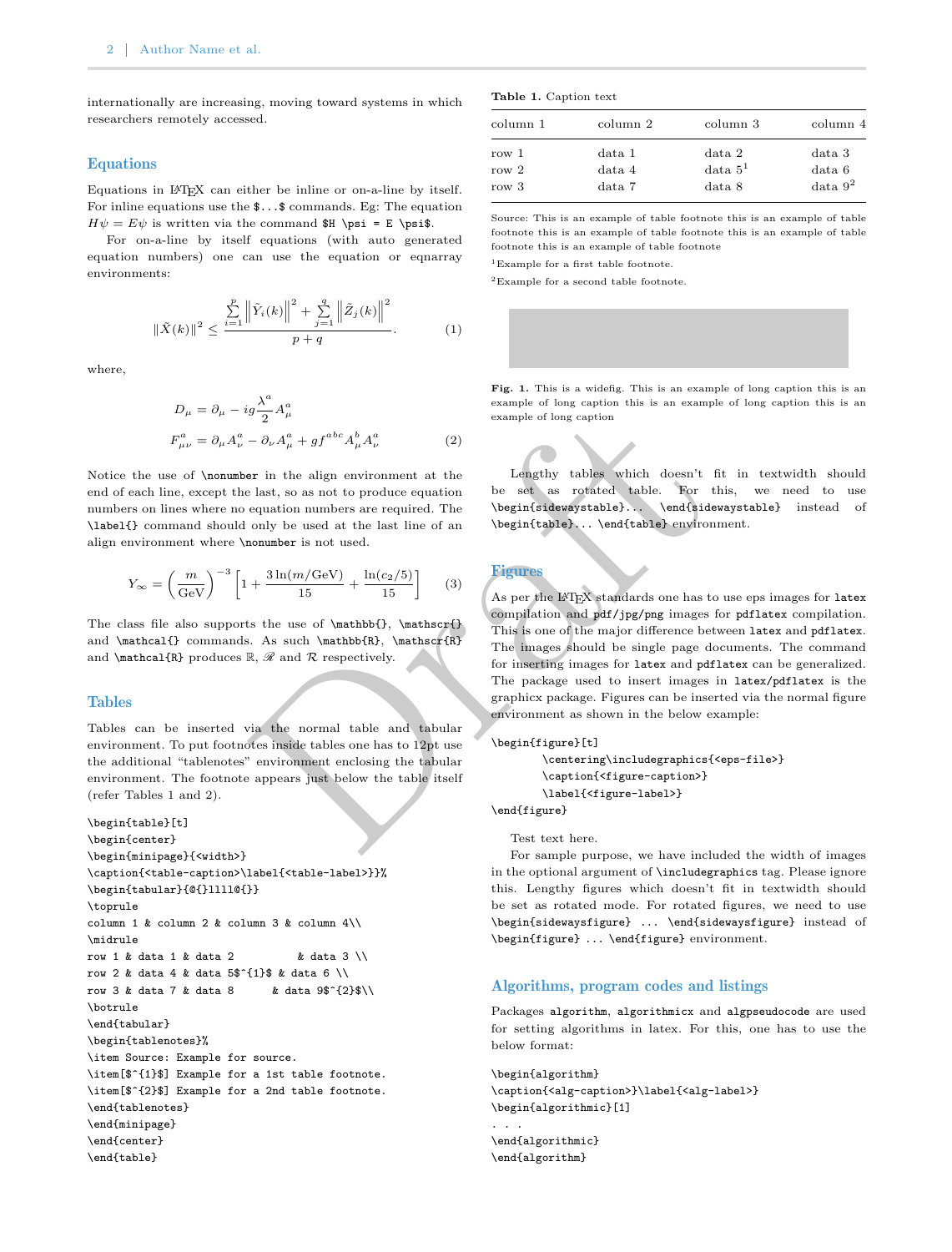<span id="page-2-0"></span>

|  |  |  |  |  |  |  |  |  |  |  | <b>Table 2.</b> Example of a lengthy table which is set to full textwidth. |
|--|--|--|--|--|--|--|--|--|--|--|----------------------------------------------------------------------------|
|--|--|--|--|--|--|--|--|--|--|--|----------------------------------------------------------------------------|

|           |        | Element $11$    |                 |        | Element $2^2$   |                 |
|-----------|--------|-----------------|-----------------|--------|-----------------|-----------------|
| Project   | Energy | $\sigma_{calc}$ | $\sigma_{expt}$ | Energy | $\sigma_{calc}$ | $\sigma_{expt}$ |
| Element 3 | 990 A  | 168             | $1547 \pm 12$   | 780 A  | 1166            | $1239 \pm 100$  |
| Element 4 | 500 A  | 961             | $922 \pm 10$    | 900 A  | 1268            | $1092 \pm 40$   |

Note: This is an example of table footnote this is an example of table footnote this is an example of table footnote this is an example of table footnote this is an example of table footnote

<sup>1</sup>Example for a first table footnote.

 ${}^{2}$ Example for a second table footnote.

Fig. 2. This is a widefig. This is an example of long caption this is an example of long caption this is an example of long caption this is an example of long caption

| Fig. 2. This is a widefig. This is an example of long caption this is an example of long caption this is an example of long caption this |                                                                                                   |
|------------------------------------------------------------------------------------------------------------------------------------------|---------------------------------------------------------------------------------------------------|
| long caption                                                                                                                             |                                                                                                   |
| <b>Algorithm 1</b> Calculate $y = x^n$                                                                                                   | <b>Cross referencing</b>                                                                          |
| <b>Require:</b> $n \geq 0 \vee x \neq 0$                                                                                                 | Environments such as figure, table, equation, all                                                 |
| Ensure: $y = x^n$                                                                                                                        | label declared via the \label{#label} command.                                                    |
| 1: $y \Leftarrow 1$                                                                                                                      | table environments one should use the <b>\label{}</b> co                                          |
| 2: if $n < 0$ then                                                                                                                       | or just below the <b>\caption{}</b> command. One ca                                               |
| 3:<br>$X \Leftarrow 1/x$                                                                                                                 | \ref{#label} command to cross-reference them.                                                     |
| 4:<br>$N \Leftarrow -n$                                                                                                                  | consider the label declared for Figure 1 which is                                                 |
| $5:$ else                                                                                                                                | To cross-reference it, use the command Figure                                                     |
| $X \Leftarrow x$<br>6:                                                                                                                   | which it comes up as "Figure 1".                                                                  |
| 7:<br>$N \Leftarrow n$                                                                                                                   |                                                                                                   |
| $8:$ end if                                                                                                                              | Details on reference citations                                                                    |
| 9: while $N \neq 0$ do<br>10:<br>if $N$ is even then                                                                                     |                                                                                                   |
| $X \Leftarrow X \times X$<br>11:                                                                                                         | With standard numerical bst files, only nume<br>are possible. With an author-year .bst file, both |
| 12:<br>$N \Leftarrow N/2$                                                                                                                | author-year citations are possible.                                                               |
| 13:<br>$\mathbf{else}[N$]$ is odd                                                                                                        | If author-year citations are selected, \bibitem                                                   |
| 14:<br>$y \Leftarrow y \times X$                                                                                                         | of the following forms:                                                                           |
| $N \Leftarrow N - 1$<br>15:                                                                                                              |                                                                                                   |
| 16:<br>end if                                                                                                                            | $\big\{\begin{bmatrix} Jones & et & al. (1990)\end{bmatrix}\begin{bmatrix} kev\end{bmatrix}.$     |
| 17: end while                                                                                                                            | \bibitem[Jones et al. (1990)Jones,                                                                |
|                                                                                                                                          | Baker, and Williams]{key}.                                                                        |
|                                                                                                                                          | \bibitem[Jones et al., 1990]{key}<br>\bibitem[\protect\citeauthoryear{Jones,                      |
| We need to refer above listed package documentations for                                                                                 | Raker and Williamel                                                                               |

We need to refer above listed package documentations for more details before setting algorithm environment. To set program codes, one has to use program, package. We need to use \begin{program} ... \end{program} environment to set program codes. A fast exponentiation procedure:

Similarly, for listings, one has to use listings package. \begin{lstlisting} ... \end{lstlisting} environment is used to set environments similar to verbatim environment. Refer lstlisting, package documentation for more details on this.

```
begin \{ do\ nothing\}end
;
Write('Case_{-}in sensitive_{-}');Write('Pascal\_keywords.' ;
```
## Cross referencing

Environments such as figure, table, equation, align can have a label declared via the \label{#label} command. For figures and table environments one should use the \label{} command inside or just below the \caption{} command. One can then use the \ref{#label} command to cross-reference them. As an example, consider the label declared for Figure 1 which is \label{fig1} . To cross-reference it, use the command Figure \ref{fig1}, for which it comes up as "Figure 1".

#### Details on reference citations

With standard numerical .bst files, only numerical citations are possible. With an author-year .bst file, both numerical and author-year citations are possible.

If author-year citations are selected, \bibitem must have one of the following forms:

```
\bibitem[Jones et al.(1990)]{key}...
\bibitem[Jones et al.(1990)Jones,
                Baker, and Williams]{key}...
\bibitem[Jones et al., 1990]{key}...
\bibitem[\protect\citeauthoryear{Jones,
                Baker, and Williams}
                {Jones et al.}{1990}]{key}...
\bibitem[\protect\citeauthoryear{Jones et al.}
                {1990}]{key}...
\bibitem[\protect\astroncite{Jones et al.}
                {1990}]{key}...
\bibitem[\protect\citename{Jones et al., }
                1990]{key}...
\harvarditem[Jones et al.]{Jones, Baker, and
                Williams}{1990}{key}...
```
This is either to be made up manually, or to be generated by an appropriate .bst file with BibTeX. Then,

```
Author-year mode
                        || Numerical mode
\citet{key} ==>> Jones et al. (1990)
                        || Jones et al. [21]
```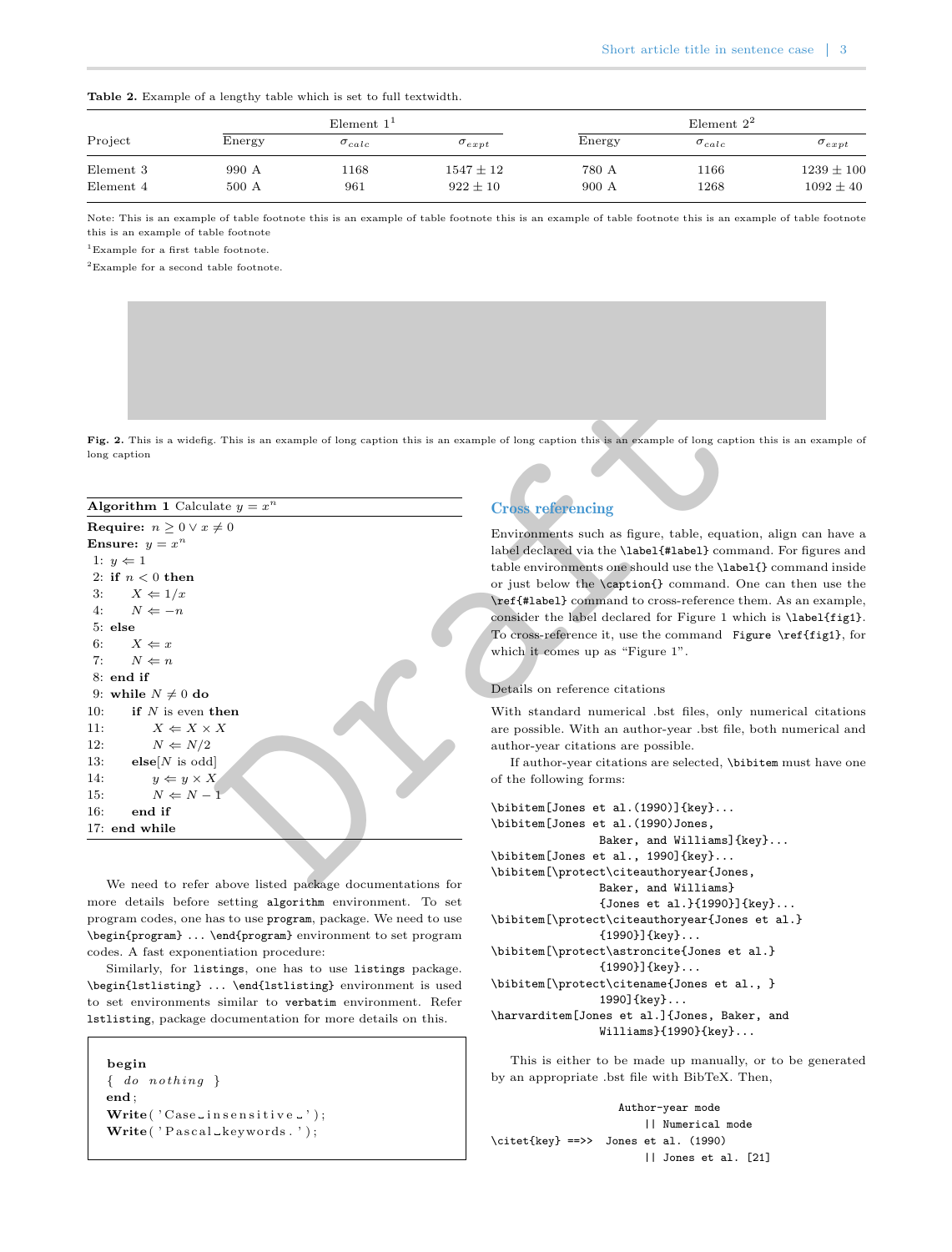<span id="page-3-1"></span><span id="page-3-0"></span>

|                                           | Table 3. Tables which are too long to fit, should be written using the "sidewaystable" environment as shown here |                        |                                                                                                                                                                                             |           |                                                                                                                         |                 |
|-------------------------------------------|------------------------------------------------------------------------------------------------------------------|------------------------|---------------------------------------------------------------------------------------------------------------------------------------------------------------------------------------------|-----------|-------------------------------------------------------------------------------------------------------------------------|-----------------|
|                                           |                                                                                                                  | Element 1 <sup>1</sup> |                                                                                                                                                                                             |           | ${\rm Element}^2$                                                                                                       |                 |
| Projectile                                | Energy                                                                                                           | $\sigma_{calc}$        | $\sigma_{ex\,pt}$                                                                                                                                                                           | Energy    | $\sigma_{calc}$                                                                                                         | $\sigma_{expt}$ |
| Element 3                                 | $\,$ 066                                                                                                         | 168<br>$\overline{ }$  | $1547 \pm 12$                                                                                                                                                                               | $780$ A   | 1166                                                                                                                    | $1239 \pm 100$  |
| Element $4\,$                             | $500$ A                                                                                                          | 961                    | $922\pm10$                                                                                                                                                                                  | $900\,$ A | 1268                                                                                                                    | $1092\pm40$     |
| $^1$ This is an example of table footnote | Note: This is an example of table footnote this is an example of table                                           |                        |                                                                                                                                                                                             |           | footnote this is an example of table footnote this is an example of table footnote this is an example of table footnote |                 |
|                                           |                                                                                                                  |                        |                                                                                                                                                                                             |           |                                                                                                                         |                 |
|                                           |                                                                                                                  |                        |                                                                                                                                                                                             |           |                                                                                                                         |                 |
|                                           |                                                                                                                  |                        | Fig. 3. This is an example for sideways figure. This is an example of long caption this is an example of long caption this is an example of long caption this is an example of long caption |           |                                                                                                                         |                 |

۳Ë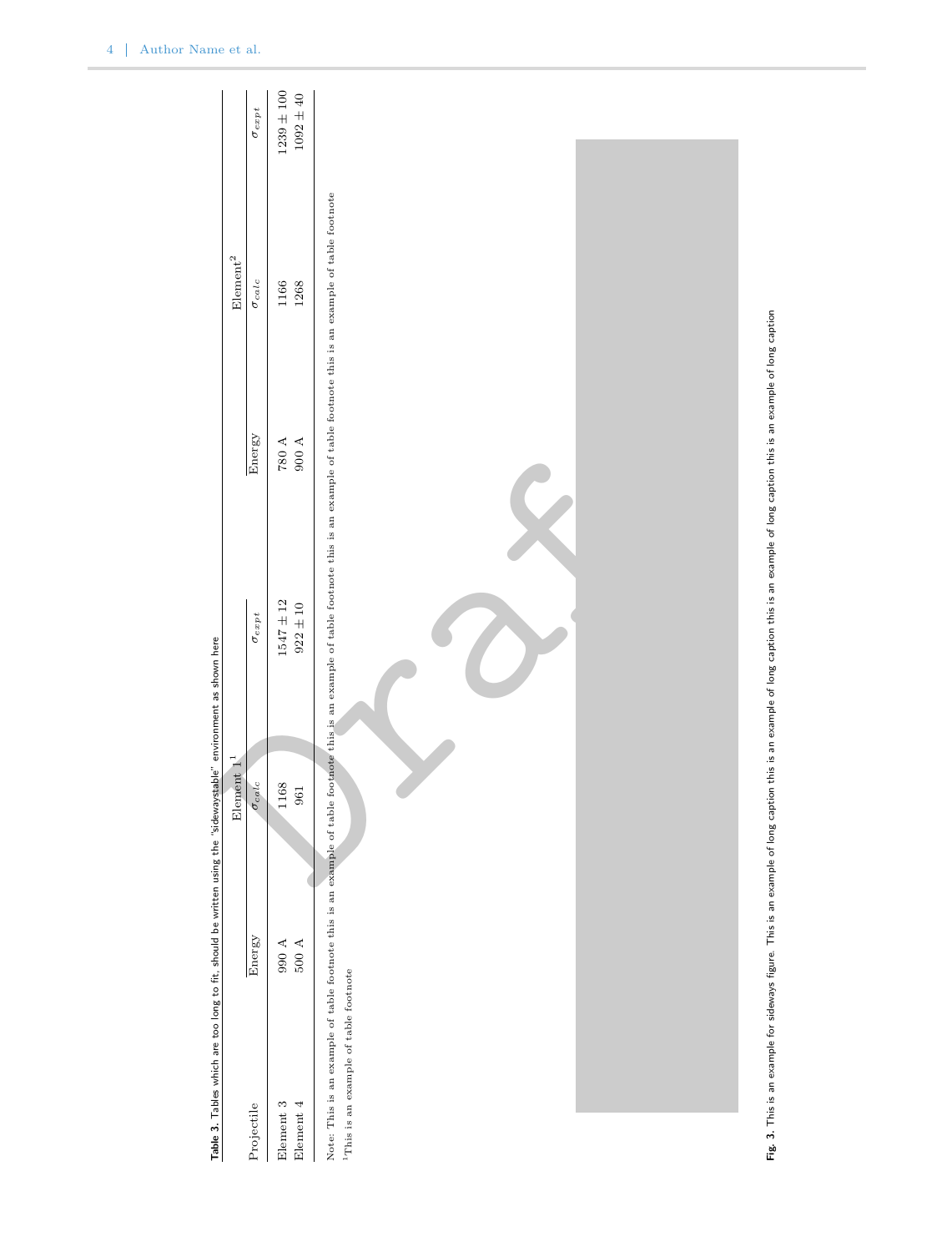\citep{key} ==>> (Jones et al., 1990) || [21]

Multiple citations as normal:

```
\cite{key1},key2 ==> (Jones et al., 1990;
                        Smith, 1989)||[21,24]
       or (Jones et al., 1990, 1991)||[21,24]
       or (Jones et al., 1990a,b) ||[21,24]
```
\cite{key} is the equivalent of \citet{key} in author-year mode and of \citep{key} in numerical mode. Full author lists may be forced with \citet\* or \citep\*, e.g.

\citep\*{key} ==>> (Jones, Baker, and Mark, 1990)

Optional notes as:

\citep[chap. 2]{key} ==>> (Jones et al., 1990, chap. 2) \citep[e.g.,][]{key} ==>> (e.g., Jones et al., 1990) \citep[see][pg. 34]{key} ==>> (see Jones et al., 1990, pg. 34)

```
\citealt{key} ==>> Jones et al. 1990
\citealt*{key} ==>> Jones, Baker, and
                       Williams 1990
\citealp{key} ==>> Jones et al., 1990
\citealp*{key} ==>> Jones, Baker, and
                       Williams, 1990
```

| (Jones et al., 1990, chap. 2)                                     | Second level numbered list                                    |
|-------------------------------------------------------------------|---------------------------------------------------------------|
| \citep[e.g.,][]{key}<br>$\Rightarrow$                             | numbered lists, itemize crea                                  |
| (e.g., Jones et al., 1990)                                        | description creates unnumbere                                 |
| \citep[see][pg. 34]{key} ==>>                                     | d. Second level numbered list                                 |
| (see Jones et al., 1990, pg. 34)                                  | numbered lists, itemize crea<br>description creates unnumbere |
| (Note: in standard LaTeX, only one note is allowed, after the     |                                                               |
| ref. Here, one note is like the standard, two make pre- and       | Enumerate creates numbered lists,<br>3.                       |
| post-notes.)                                                      | lists and description creates unnum                           |
|                                                                   | Numbered lists continue.<br>4.                                |
| $\Rightarrow$ Jones et al. 1990<br>\citealt{key}                  |                                                               |
| \citealt*{key}<br>==>> Jones, Baker, and                          | List in LAT <sub>F</sub> X can be of three types: e           |
| Williams 1990                                                     | description. In each environments, new                        |
| \citealp{key}<br>$\Rightarrow$ Jones et al., 1990                 | \item command.                                                |
| \citealp*{key}<br>==>> Jones, Baker, and                          | First level bulleted list. This is the                        |
| Williams, 1990                                                    | First level bulleted list. Itemize cre                        |
| Additional citation possibilities (both author-year and numerical | description creates unnumbered lists                          |
| modes)                                                            |                                                               |
|                                                                   | Second level dashed list. Itemiz                              |
| \citeauthor{key}<br>$\Rightarrow$ Jones et al.                    | and description creates unnumbe                               |
| \citeauthor*{key}<br>==>> Jones, Baker, and                       | Second level dashed list. Itemiz                              |
| Williams                                                          | and description creates unnumbe                               |
| \citeyear{key}<br>$\Rightarrow$ 1990                              | Second level dashed list. Itemiz                              |
| \citeyearpar{key}<br>$\Rightarrow$ (1990)                         | and description creates unnumbe                               |
| \citetext{priv. comm.} ==>> (priv. comm.)                         | First level bulleted list. Itemize cre                        |
| ==>> 11 [non-superscripted]<br>\citenum{key}                      | description creates unnumbered lists                          |
|                                                                   | First level bulleted list. Bullet lists                       |
| Note: full author lists depends on whether the bib style supports |                                                               |
| them; if not, the abbreviated list is printed even when full      | Example for unnumbered list items:                            |

Note: full author lists depends on whether the bib style supports them; if not, the abbreviated list is printed even when full requested.

For names like della Robbia at the start of a sentence, use

```
\Citet{dRob98} ==>> Della Robbia (1998)
\Citep{dRob98} ==>> (Della Robbia, 1998)
\Citeauthor{dRob98} ==>> Della Robbia
```
The following is an example for \cite{...}: [\[11\]](#page-6-0). Another example for  $\cite{...}: [1, 3, 7, 9, 8, 4]$  $\cite{...}: [1, 3, 7, 9, 8, 4]$  $\cite{...}: [1, 3, 7, 9, 8, 4]$  $\cite{...}: [1, 3, 7, 9, 8, 4]$  $\cite{...}: [1, 3, 7, 9, 8, 4]$  $\cite{...}: [1, 3, 7, 9, 8, 4]$  $\cite{...}: [1, 3, 7, 9, 8, 4]$ . Sample cites here [\[5,](#page-6-7) [2\]](#page-6-8) and [\[10\]](#page-6-9), [\[13\]](#page-6-10), [\[6,](#page-6-11) [14,](#page-6-12) [12\]](#page-6-13).

## **Lists**

List in LAT<sub>E</sub>X can be of three types: numbered, bulleted and unnumbered. "enumerate" environment produces numbered list, "itemize" environment produces bulleted list and "unlist" environment produces unnumbered list. In each environments, new entry is added via the \item command.

1. This is the 1st item

- 2. Enumerate creates numbered lists, itemize creates bulleted lists and unnumerate creates unnumbered lists.
	- a. Second level numbered list. Enumerate creates numbered lists, itemize creates bulleted lists and description creates unnumbered lists.
	- b. Second level numbered list. Enumerate creates numbered lists, itemize creates bulleted lists and description creates unnumbered lists.
		- (i) Third level numbered list. Enumerate creates numbered lists, itemize creates bulleted lists and description creates unnumbered lists.
		- (ii) Third level numbered list. Enumerate creates numbered lists, itemize creates bulleted lists and description creates unnumbered lists.
	- c. Second level numbered list. Enumerate creates numbered lists, itemize creates bulleted lists and description creates unnumbered lists.
	- d. Second level numbered list. Enumerate creates numbered lists, itemize creates bulleted lists and description creates unnumbered lists.
- 3. Enumerate creates numbered lists, itemize creates bulleted lists and description creates unnumbered lists.
- 4. Numbered lists continue.

List in LATEX can be of three types: enumerate, itemize and description. In each environments, new entry is added via the \item command.

- First level bulleted list. This is the 1st item
- First level bulleted list. Itemize creates bulleted lists and description creates unnumbered lists.
	- Second level dashed list. Itemize creates bulleted lists and description creates unnumbered lists.
	- Second level dashed list. Itemize creates bulleted lists and description creates unnumbered lists.
	- Second level dashed list. Itemize creates bulleted lists and description creates unnumbered lists.
- First level bulleted list. Itemize creates bulleted lists and description creates unnumbered lists.
- First level bulleted list. Bullet lists continue.

Example for unnumbered list items:

- Sample unnumberd list text. Sample unnumberd list text. Sample unnumberd list text. Sample unnumberd list text. Sample unnumberd list text.
- Sample unnumberd list text. Sample unnumberd list text. Sample unnumberd list text.
- sample unnumberd list text. Sample unnumberd list text. Sample unnumberd list text. Sample unnumberd list text. Sample unnumberd list text. Sample unnumberd list text. Sample unnumberd list text.

## Examples for theorem like environments

For theorem like environments, we require amsthm package. There are three types of predefined theorem styles exists thmstyleone , thmstyletwo and thmstylethree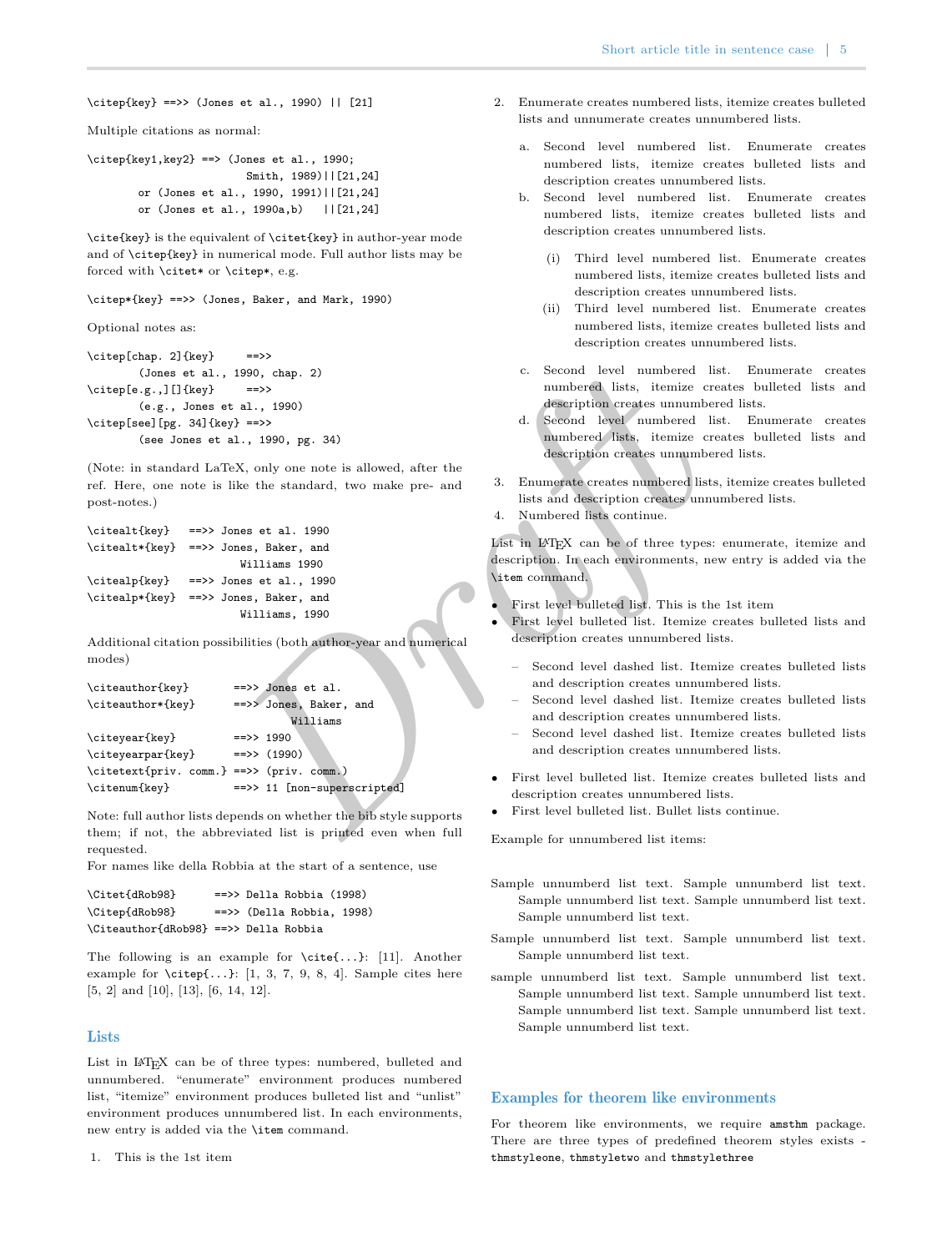| thmstyleone   | Numbered, theorem head in bold font and |
|---------------|-----------------------------------------|
|               | theorem text in italic style            |
| thmstyletwo   | Numbered, theorem head in roman font    |
|               | and theorem text in italic style        |
| thmstylethree | Numbered, theorem head in bold font and |
|               | theorem text in roman style             |

<span id="page-5-0"></span>Theorem 1 (Theorem subhead) Example theorem text. Example theorem text. Example theorem text. Example theorem text. Example theorem text. Example theorem text. Example theorem text. Example theorem text. Example theorem text. Example theorem text. Example theorem text.

Quisque ullamcorper placerat ipsum. Cras nibh. Morbi vel justo vitae lacus tincidunt ultrices. Lorem ipsum dolor sit amet, consectetuer adipiscing elit. In hac habitasse platea dictumst. Integer tempus convallis augue.

Proposition 2 Example proposition text. Example proposition text. Example proposition text. Example proposition text. Example proposition text. Example proposition text. Example proposition text. Example proposition text. Example proposition text. Example proposition text.

Nulla malesuada porttitor diam. Donec felis erat, congue non, volutpat at, tincidunt tristique, libero. Vivamus viverra fermentum felis. Donec nonummy pellentesque ante.

Example 1 Phasellus adipiscing semper elit. Proin fermentum massa ac quam. Sed diam turpis, molestie vitae, placerat a, molestie nec, leo. Maecenas lacinia. Nam ipsum ligula, eleifend at, accumsan nec, suscipit a, ipsum. Morbi blandit ligula feugiat magna. Nunc eleifend consequat lorem.

Nulla malesuada porttitor diam. Donec felis erat, congue non, volutpat at, tincidunt tristique, libero. Vivamus viverra fermentum felis. Donec nonummy pellentesque ante.

Remark 1 Phasellus adipiscing semper elit. Proin fermentum massa ac quam. Sed diam turpis, molestie vitae, placerat a, molestie nec, leo. Maecenas lacinia. Nam ipsum ligula, eleifend at, accumsan nec, suscipit a, ipsum. Morbi blandit ligula feugiat magna. Nunc eleifend consequat lorem.

Quisque ullamcorper placerat ipsum. Cras nibh. Morbi vel justo vitae lacus tincidunt ultrices. Lorem ipsum dolor sit amet, consectetuer adipiscing elit. In hac habitasse platea dictumst.

Definition 1 (Definition sub head) Example definition text. Example definition text. Example definition text. Example definition text. Example definition text. Example definition text. Example definition text. Example definition text.

Apart from the above styles, we have \begin{proof} ... \end{proof} environment - with proof head in italic style and body text in roman font with an open square at the end of each proof environment.

Proof Example for proof text. Example for proof text. Example for proof text. Example for proof text. Example for proof text. Example for proof text. Example for proof text. Example for proof text. Example for proof text. Example for proof text. □

Nam dui ligula, fringilla a, euismod sodales, sollicitudin vel, wisi. Morbi auctor lorem non justo. Nam lacus libero, pretium at, lobortis vitae, ultricies et, tellus. Donec aliquet, tortor sed accumsan bibendum, erat ligula aliquet magna, vitae ornare odio metus a mi.

Proof of Theorem [1](#page-5-0) Example for proof text. Example for proof text. Example for proof text. Example for proof text. Example for proof text. Example for proof text. Example for proof text. Example for proof text. Example for proof text. Example for proof text. □

For quote environment, one has to use \begin{quote}...\end{quote}

> Quoted text example. Aliquam porttitor quam a lacus. Praesent vel arcu ut tortor cursus volutpat. In vitae pede quis diam bibendum placerat. Fusce elementum convallis neque. Sed dolor orci, scelerisque ac, dapibus nec, ultricies ut, mi. Duis nec dui quis leo sagittis commodo.

Dr[af](#page-3-1)t Donec congue. Maecenas urna mi, suscipit in, placerat ut, vestibulum ut, massa. Fusce ultrices nulla et nisl (refer Figure 3). Pellentesque habitant morbi tristique senectus et netus et malesuada fames ac turpis egestas. Etiam ligula arcu, elementum a, venenatis quis, sollicitudin sed, metus. Donec nunc pede, tincidunt in, venenatis vitae, faucibus vel (refer Table 3).

## **Conclusion**

Some Conclusions here.

#### Acknowledgments

The authors thank the anonymous reviewers for their valuable suggestions.

#### Supplementary Material

Supplementary material is available at PNAS Nexus online.

## Funding

This work is supported in part by funds from the National Science Foundation (NSF:  $\#$  1636933 and  $\#$  1920920).

#### Author contributions statement

Must include all authors, identified by initials, for example: S.R. and D.A. conceived the experiment(s), S.R. conducted the experiment(s), S.R. and D.A. analysed the results. S.R. and D.A. wrote and reviewed the manuscript.

#### Previous presentation

These results were previously presented at [conference, date].

## **Preprints**

A preprint of this article is published at [DOI].